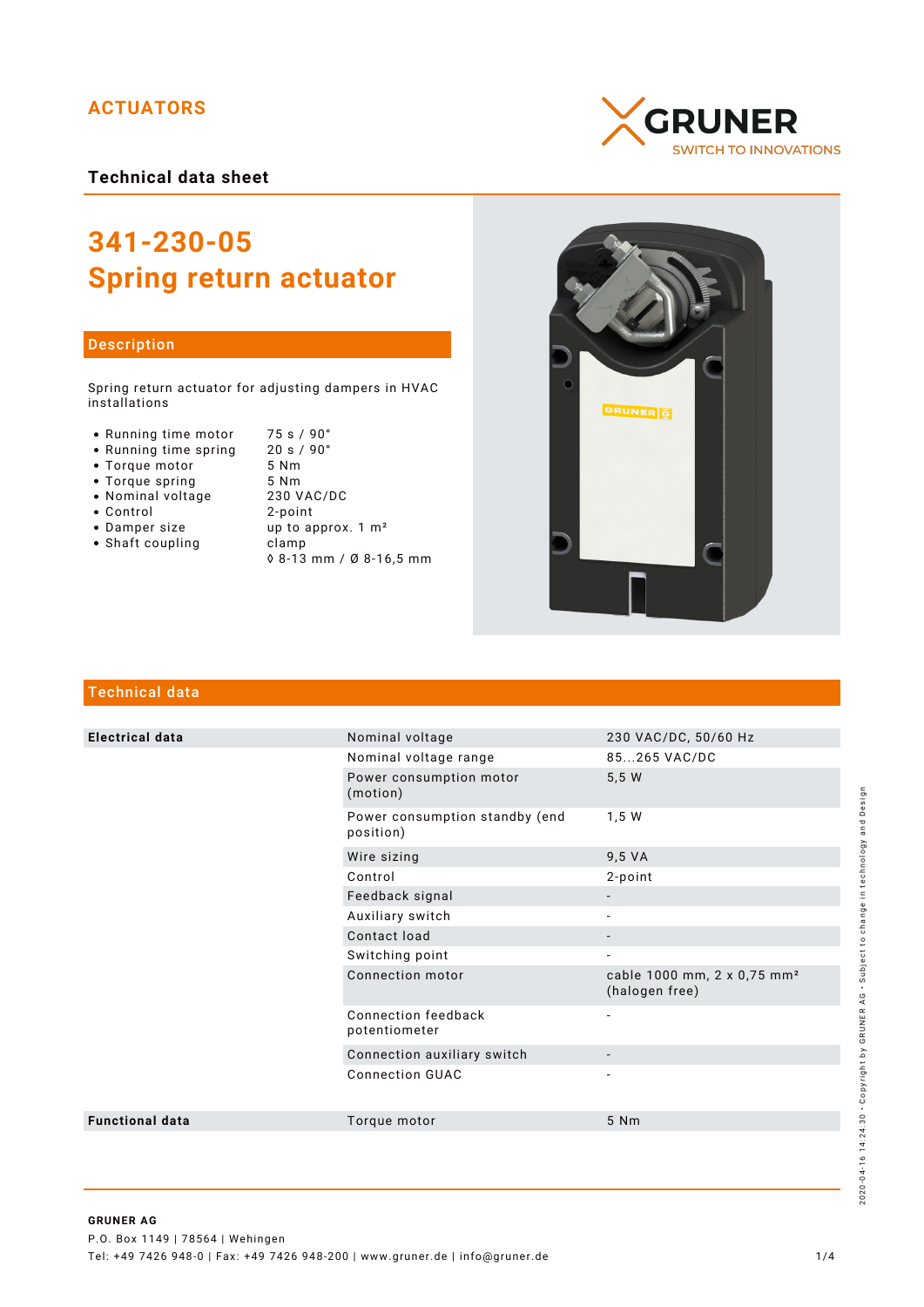

| <b>Technical data</b>  |                                         |                                                                  |
|------------------------|-----------------------------------------|------------------------------------------------------------------|
|                        |                                         |                                                                  |
| <b>Functional data</b> | Torque spring                           | 5 Nm                                                             |
|                        | Damper size                             | up to approx. 1 m <sup>2</sup>                                   |
|                        | Synchronised speed                      | ±5%                                                              |
|                        | Direction of rotation                   | selected by mounting                                             |
|                        | Manual override                         | manual operation                                                 |
|                        | Angle of rotation                       | 0°max. 95° can be limited with<br>adjustable mechanical end stop |
|                        | Running time motor                      | 75 s / 90°                                                       |
|                        | Running time spring                     | 20 s / 90°                                                       |
|                        | Sound power level motor                 | $<$ 45 dB(A)                                                     |
|                        | Sound power level spring                | $< 65 \text{ dB(A)}$                                             |
|                        | Shaft coupling                          | clamp 0 8-13 mm / Ø 8-16,5 mm                                    |
|                        | Position indication                     | mechanical with pointer                                          |
|                        | Service life                            | $> 60000$ cycles $(0^{\circ}95^{\circ}0^{\circ})$                |
|                        |                                         |                                                                  |
| <b>Safety</b>          | Protection class                        | II (double insulation)                                           |
|                        | Degree of protection                    | IP 54                                                            |
|                        | <b>EMC</b>                              | CE (2014/30/EU)                                                  |
|                        | LVD                                     | CE (2014/35/EU)                                                  |
|                        | <b>RoHS</b>                             | CE (2011/65/EU - 2015/863/EU -<br>2017/2102/EU)                  |
|                        | Mode of operation                       | Typ 1 (EN 60730-1)                                               |
|                        | Rated impulse voltage                   | 4 kV (EN 60730-1)                                                |
|                        | Control pollution degree                | 3 (EN 60730-1)                                                   |
|                        | Ambient temperature normal<br>operation | $-30^{\circ}$ C +50 $^{\circ}$ C                                 |
|                        | Storage temperature                     | $-30^{\circ}$ C +80 $^{\circ}$ C                                 |
|                        | Ambient humidity                        | 595% r.H., non condensing (EN<br>$60730-1)$                      |
|                        | Maintenance                             | maintenance free                                                 |
| Dimensions / Weight    | Dimensions                              | 145 x 75 x 70 mm                                                 |
|                        | Weight                                  | 1300q                                                            |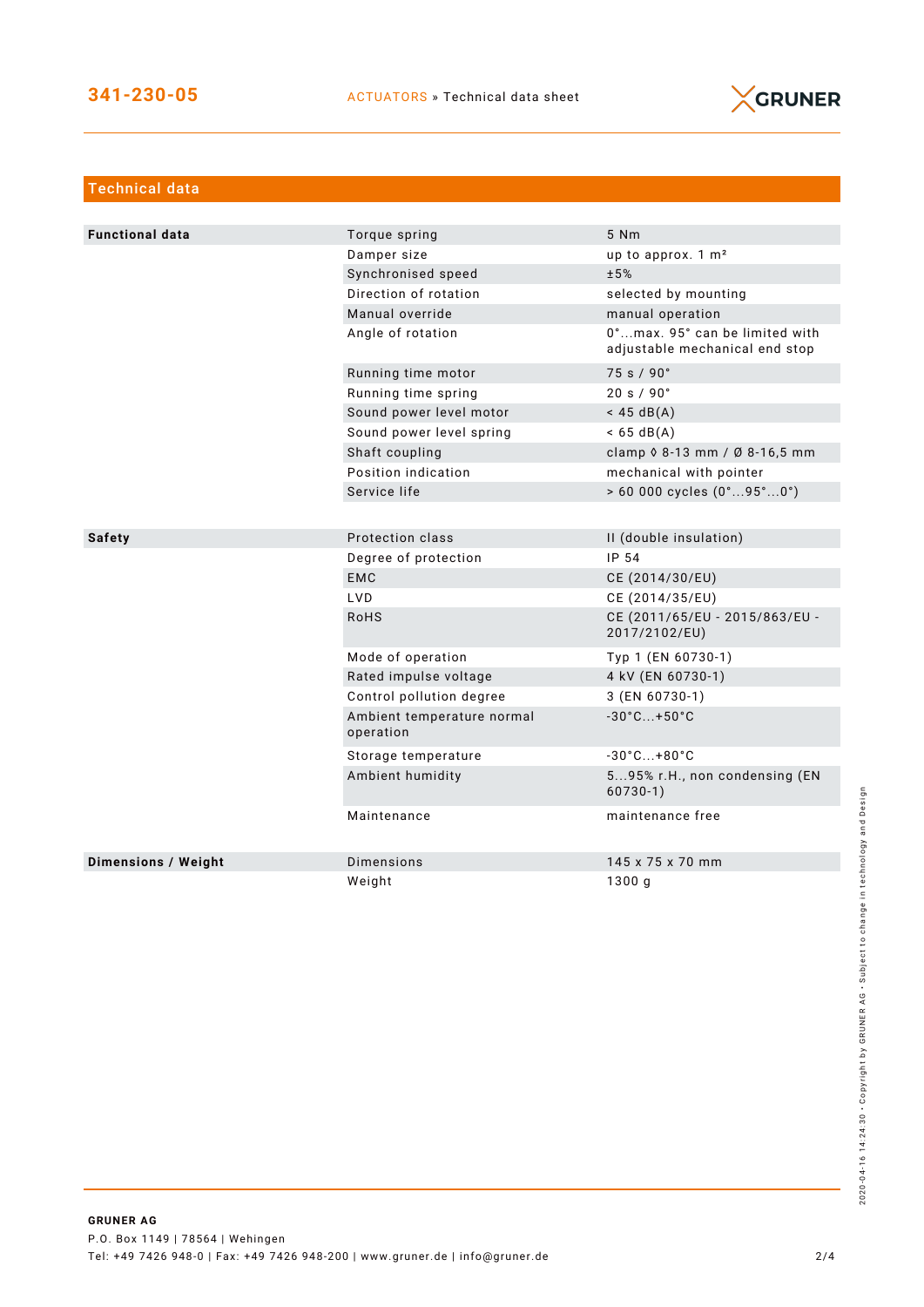

## Functionality / Properties

#### **Operating mode**

Connect power supply to wire 1+2, actuator drives to postion 1 while the pre-tensioned spring is wound up the same

time. If the power supply is interrupt, actuator drives back to position 0 by spring power. The actuator is still maintaining the minimum torque at the damper spindle.

The actuator is overload-proof, requires no limit switches and automatically stops when the end stop is reached.

#### Connector / Security Note

#### **Direct mounting**

Simple direct mounting on the damper shaft with a clamp, protection against rotating with enclosed anti-rotation lock or rather at intended attachment points.

#### **Manual override**

The actuator can be operated only manually while the power supply is off. The supplied lever is to open and lock the damper position. The lock stays until the power supply is put on.

#### **Safety remarks**

- Caution: power supply voltage!
- The device is not allowed to be used outside the specified field of application, especially in airplanes.
- It may only be installed by suitably trained personnel. Any legal regulations or regulations issued by authorities must be observed during assembly.
- The device may only be opened at the manufacturer´s site.
- The device is not allowed to be disposed of as household refuse. All locally valid regulations and requirements must be observed.
- When calculating the required torque, the specifications supplied by the damper manufacturer´s (crosssection, design, installation site), and the air flow conditions must be observed.